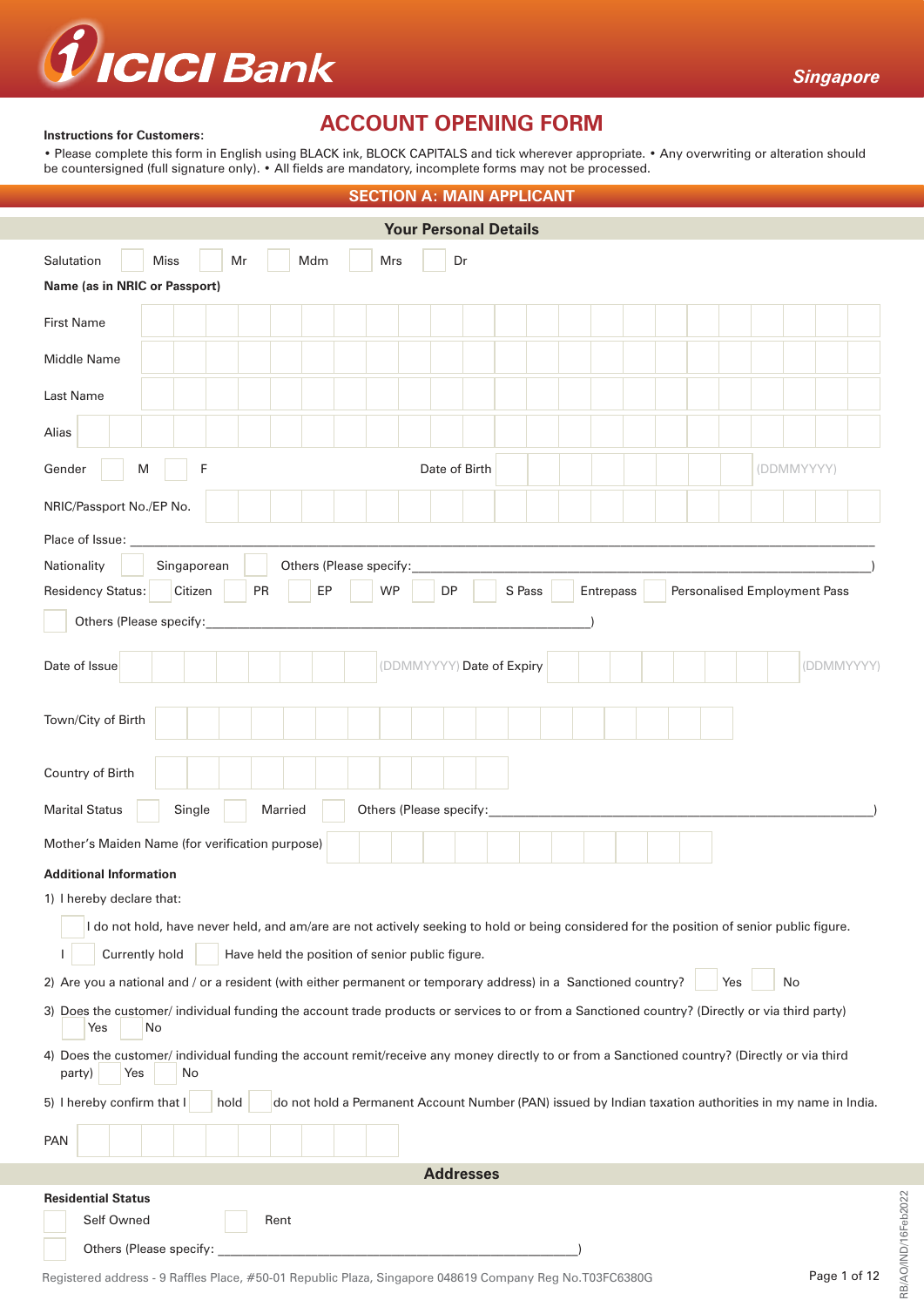

#### **Residential Address**

| Block/House No.:                                                               |                                                                               |  |  |  |  |  |  |  | <b>Street Name:</b> |  |        |                        |                                           |  |                      |  |  |  |  |                    |  |  |
|--------------------------------------------------------------------------------|-------------------------------------------------------------------------------|--|--|--|--|--|--|--|---------------------|--|--------|------------------------|-------------------------------------------|--|----------------------|--|--|--|--|--------------------|--|--|
|                                                                                |                                                                               |  |  |  |  |  |  |  |                     |  |        |                        |                                           |  | Unit Number: #       |  |  |  |  |                    |  |  |
|                                                                                |                                                                               |  |  |  |  |  |  |  |                     |  |        |                        |                                           |  |                      |  |  |  |  |                    |  |  |
| Premise Name:                                                                  |                                                                               |  |  |  |  |  |  |  |                     |  |        |                        |                                           |  |                      |  |  |  |  |                    |  |  |
|                                                                                |                                                                               |  |  |  |  |  |  |  |                     |  |        |                        |                                           |  |                      |  |  |  |  |                    |  |  |
| City:                                                                          |                                                                               |  |  |  |  |  |  |  |                     |  |        | State:                 |                                           |  |                      |  |  |  |  |                    |  |  |
| Country:                                                                       |                                                                               |  |  |  |  |  |  |  |                     |  |        |                        | Postal Code:                              |  |                      |  |  |  |  |                    |  |  |
| <b>Communication Address (if different from above)</b>                         |                                                                               |  |  |  |  |  |  |  |                     |  |        |                        |                                           |  |                      |  |  |  |  |                    |  |  |
| Block/House No.:                                                               |                                                                               |  |  |  |  |  |  |  | <b>Street Name:</b> |  |        |                        |                                           |  |                      |  |  |  |  |                    |  |  |
|                                                                                |                                                                               |  |  |  |  |  |  |  |                     |  |        |                        |                                           |  | Unit Number: #       |  |  |  |  |                    |  |  |
| Premise Name:                                                                  |                                                                               |  |  |  |  |  |  |  |                     |  |        |                        |                                           |  |                      |  |  |  |  |                    |  |  |
|                                                                                |                                                                               |  |  |  |  |  |  |  |                     |  |        |                        |                                           |  |                      |  |  |  |  |                    |  |  |
| City:                                                                          |                                                                               |  |  |  |  |  |  |  |                     |  |        | State:                 |                                           |  |                      |  |  |  |  |                    |  |  |
| Country:                                                                       |                                                                               |  |  |  |  |  |  |  |                     |  |        |                        | Postal Code:                              |  |                      |  |  |  |  |                    |  |  |
|                                                                                |                                                                               |  |  |  |  |  |  |  |                     |  |        | <b>Contact Details</b> |                                           |  |                      |  |  |  |  |                    |  |  |
| Residential                                                                    |                                                                               |  |  |  |  |  |  |  |                     |  | Office |                        |                                           |  |                      |  |  |  |  |                    |  |  |
| Fax                                                                            |                                                                               |  |  |  |  |  |  |  |                     |  |        | Mobile                 | Mandatory for Internet Banking facility   |  |                      |  |  |  |  |                    |  |  |
| Email                                                                          |                                                                               |  |  |  |  |  |  |  |                     |  |        |                        |                                           |  |                      |  |  |  |  |                    |  |  |
|                                                                                |                                                                               |  |  |  |  |  |  |  |                     |  |        |                        | <b>Education &amp; Employment Details</b> |  |                      |  |  |  |  |                    |  |  |
| <b>Highest Education</b>                                                       |                                                                               |  |  |  |  |  |  |  |                     |  |        |                        |                                           |  |                      |  |  |  |  |                    |  |  |
|                                                                                | No education / primary                                                        |  |  |  |  |  |  |  | University          |  |        |                        |                                           |  | O/A levels / Diploma |  |  |  |  | Professional / MBA |  |  |
| <b>Nature of Employment</b>                                                    |                                                                               |  |  |  |  |  |  |  |                     |  |        |                        |                                           |  |                      |  |  |  |  |                    |  |  |
|                                                                                | Self-employed*/Business                                                       |  |  |  |  |  |  |  | Salaried            |  |        |                        | Housewife<br>Retired                      |  |                      |  |  |  |  |                    |  |  |
|                                                                                | Student                                                                       |  |  |  |  |  |  |  | Unemployed          |  |        |                        |                                           |  |                      |  |  |  |  |                    |  |  |
| *Please fill in the following additional information if you are Self-employed: |                                                                               |  |  |  |  |  |  |  |                     |  |        |                        |                                           |  |                      |  |  |  |  |                    |  |  |
| family owned?<br>self started or<br>Is the business                            |                                                                               |  |  |  |  |  |  |  |                     |  |        |                        |                                           |  |                      |  |  |  |  |                    |  |  |
|                                                                                |                                                                               |  |  |  |  |  |  |  |                     |  |        |                        |                                           |  |                      |  |  |  |  |                    |  |  |
|                                                                                |                                                                               |  |  |  |  |  |  |  |                     |  |        |                        |                                           |  |                      |  |  |  |  |                    |  |  |
|                                                                                |                                                                               |  |  |  |  |  |  |  |                     |  |        |                        |                                           |  |                      |  |  |  |  |                    |  |  |
|                                                                                |                                                                               |  |  |  |  |  |  |  |                     |  |        |                        |                                           |  |                      |  |  |  |  |                    |  |  |
|                                                                                |                                                                               |  |  |  |  |  |  |  |                     |  |        |                        |                                           |  |                      |  |  |  |  |                    |  |  |
|                                                                                | <b>Employer Name/Name of business</b><br>(Previous employer name for retiree) |  |  |  |  |  |  |  |                     |  |        |                        |                                           |  |                      |  |  |  |  |                    |  |  |

RB/AO/IND/16Feb2022

RB/AO/IND/16Feb2022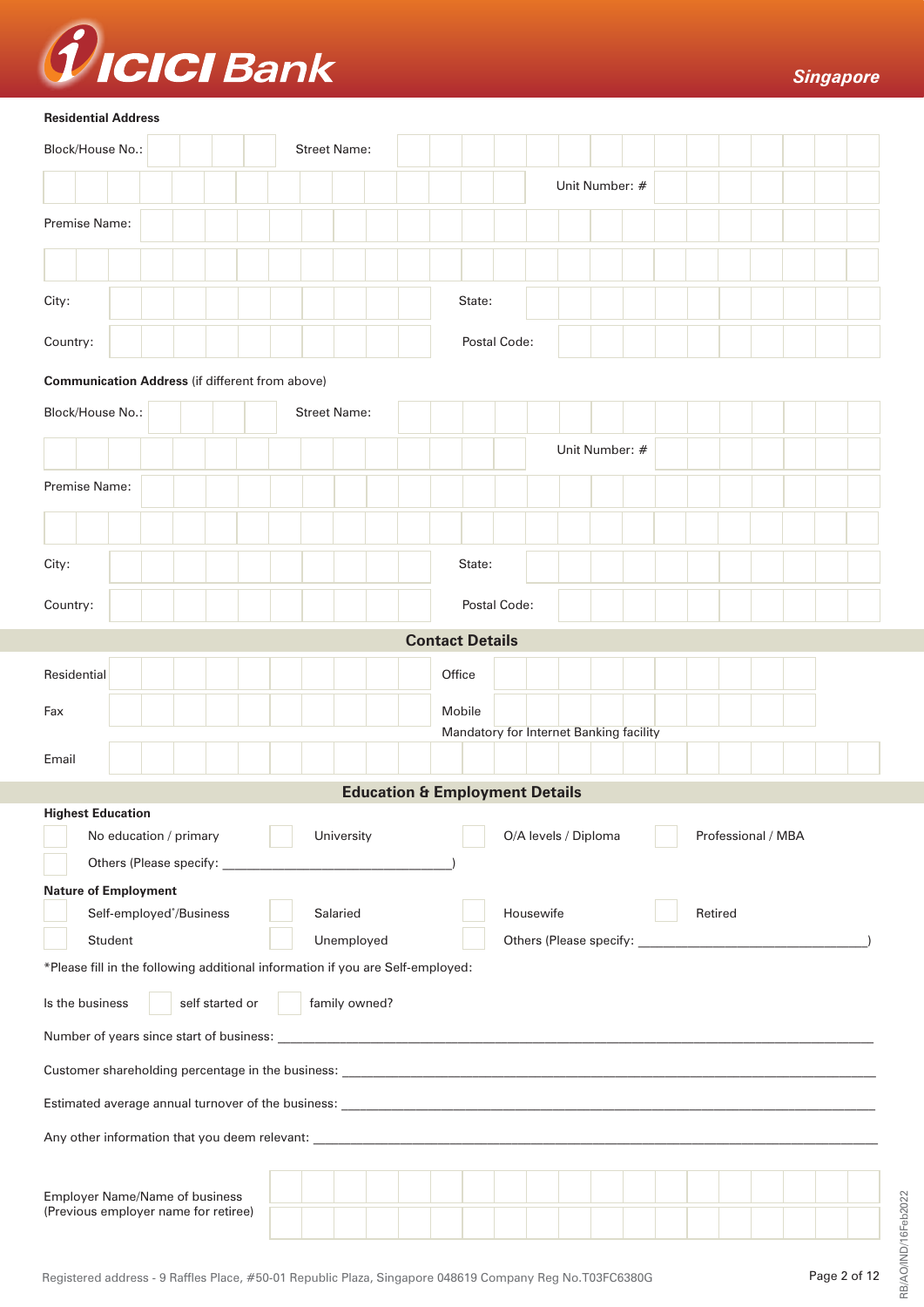

#### Website/URL of the firm:

|                                             | Designation                                                                        |  |  |                                                           |       |                           |  |  |  |                            |                             |                |  |  |                          |  |  |
|---------------------------------------------|------------------------------------------------------------------------------------|--|--|-----------------------------------------------------------|-------|---------------------------|--|--|--|----------------------------|-----------------------------|----------------|--|--|--------------------------|--|--|
|                                             | <b>Company's Address</b>                                                           |  |  |                                                           |       |                           |  |  |  |                            |                             |                |  |  |                          |  |  |
|                                             | Block/House No.:                                                                   |  |  |                                                           |       | <b>Street Name:</b>       |  |  |  |                            |                             |                |  |  |                          |  |  |
|                                             |                                                                                    |  |  |                                                           |       |                           |  |  |  |                            |                             | Unit Number: # |  |  |                          |  |  |
|                                             | Premise Name:                                                                      |  |  |                                                           |       |                           |  |  |  |                            |                             |                |  |  |                          |  |  |
| City:                                       |                                                                                    |  |  |                                                           |       |                           |  |  |  | State:                     |                             |                |  |  |                          |  |  |
| Country:                                    |                                                                                    |  |  |                                                           |       |                           |  |  |  |                            | Postal Code:                |                |  |  |                          |  |  |
|                                             | No of years in business/employment<br>No of years of working experience            |  |  |                                                           |       |                           |  |  |  |                            |                             |                |  |  |                          |  |  |
|                                             | English language proficiency:<br>Read<br>Both<br>Write                             |  |  |                                                           |       |                           |  |  |  |                            |                             |                |  |  |                          |  |  |
| <b>Financial Details</b>                    |                                                                                    |  |  |                                                           |       |                           |  |  |  |                            |                             |                |  |  |                          |  |  |
| Source of Income and Annual Income (in SGD) |                                                                                    |  |  |                                                           |       |                           |  |  |  |                            |                             |                |  |  |                          |  |  |
|                                             | Salary Income<br>Rental Income_________<br>Income from business<br>Interest Income |  |  |                                                           |       |                           |  |  |  |                            |                             |                |  |  |                          |  |  |
|                                             |                                                                                    |  |  |                                                           |       |                           |  |  |  |                            |                             |                |  |  |                          |  |  |
|                                             | <b>Source of Wealth</b>                                                            |  |  |                                                           |       |                           |  |  |  |                            |                             |                |  |  |                          |  |  |
|                                             | Business/Salary                                                                    |  |  |                                                           |       | Inheritance               |  |  |  |                            | <b>Investment Proceeds</b>  |                |  |  | Spouse/Parents/Relatives |  |  |
|                                             | Rental Income                                                                      |  |  |                                                           | Gifts |                           |  |  |  |                            |                             |                |  |  |                          |  |  |
|                                             | Source of Fund:                                                                    |  |  |                                                           |       |                           |  |  |  |                            |                             |                |  |  |                          |  |  |
|                                             |                                                                                    |  |  | <b>SECTION B: TRANSACTION AND ACCOUNT OPENING DETAILS</b> |       |                           |  |  |  |                            |                             |                |  |  |                          |  |  |
|                                             |                                                                                    |  |  |                                                           |       |                           |  |  |  | <b>Transaction Details</b> |                             |                |  |  |                          |  |  |
|                                             | <b>Purpose of Account Opening</b>                                                  |  |  |                                                           |       |                           |  |  |  |                            |                             |                |  |  |                          |  |  |
|                                             | Transactional<br>Savings<br>Investment                                             |  |  |                                                           |       |                           |  |  |  |                            |                             |                |  |  |                          |  |  |
|                                             | Loan Repayment                                                                     |  |  |                                                           |       |                           |  |  |  |                            |                             |                |  |  |                          |  |  |
| <b>Applicant funding the Account</b>        |                                                                                    |  |  |                                                           |       |                           |  |  |  |                            |                             |                |  |  |                          |  |  |
|                                             | Main Applicant<br>Joint Applicant                                                  |  |  |                                                           |       |                           |  |  |  |                            |                             |                |  |  |                          |  |  |
|                                             | Anticipated relationship size                                                      |  |  |                                                           |       |                           |  |  |  |                            |                             |                |  |  |                          |  |  |
|                                             | Less than S\$30,000                                                                |  |  |                                                           |       | S\$30,000 - S\$99,999     |  |  |  |                            | S\$100,000 - S149,999       |                |  |  | S\$150,000 - S\$299,999  |  |  |
|                                             | S\$300,000 - S\$649,999                                                            |  |  |                                                           |       | S\$650,000 - S\$1,299,999 |  |  |  |                            | S\$1,300,000 - S\$6,500,000 |                |  |  |                          |  |  |
|                                             | More than S\$6,500,000 (Please specify:                                            |  |  |                                                           |       |                           |  |  |  |                            |                             |                |  |  |                          |  |  |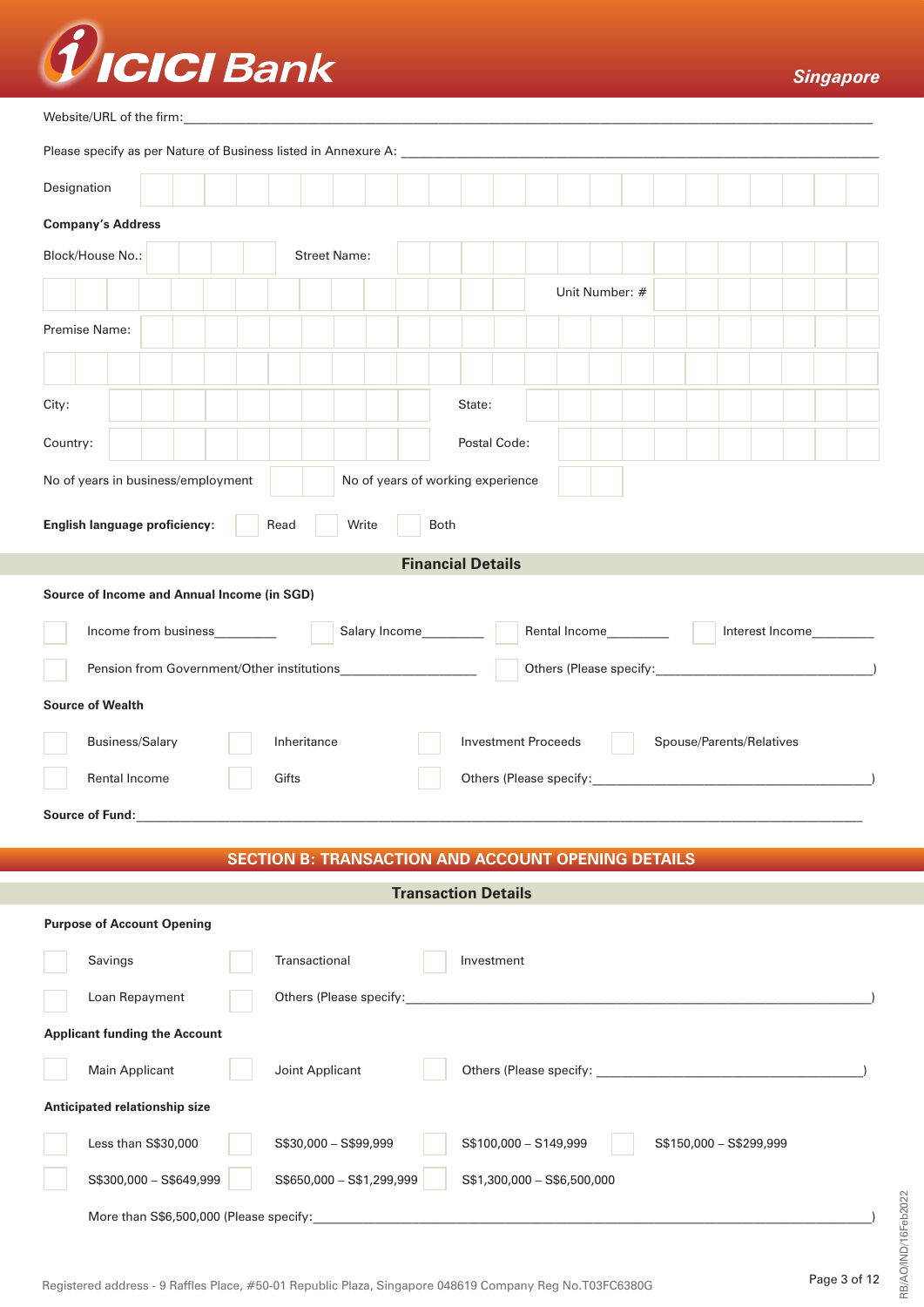

| Anticipated no of banking and investment transactions within next year |
|------------------------------------------------------------------------|
|------------------------------------------------------------------------|

| Antiopated no or banking and investment transactions within next year<br>less than 5<br>$5 - 10$                                                                                                                                                                                                                                                                                                                                                                                                                                                                                                                                                                                                                                                               | $10 - 20$               | 20-50                    |     |  |  |  |  |  |
|----------------------------------------------------------------------------------------------------------------------------------------------------------------------------------------------------------------------------------------------------------------------------------------------------------------------------------------------------------------------------------------------------------------------------------------------------------------------------------------------------------------------------------------------------------------------------------------------------------------------------------------------------------------------------------------------------------------------------------------------------------------|-------------------------|--------------------------|-----|--|--|--|--|--|
| more than 50 (Please specify:                                                                                                                                                                                                                                                                                                                                                                                                                                                                                                                                                                                                                                                                                                                                  |                         |                          |     |  |  |  |  |  |
| <b>Expected Monthly Volume</b>                                                                                                                                                                                                                                                                                                                                                                                                                                                                                                                                                                                                                                                                                                                                 |                         |                          |     |  |  |  |  |  |
| S\$1 - S\$50,000<br>S\$0<br><b>Wire Transfer</b>                                                                                                                                                                                                                                                                                                                                                                                                                                                                                                                                                                                                                                                                                                               |                         |                          |     |  |  |  |  |  |
| <b>Account Opening Details</b>                                                                                                                                                                                                                                                                                                                                                                                                                                                                                                                                                                                                                                                                                                                                 |                         |                          |     |  |  |  |  |  |
| <b>Affinity Current Account</b>                                                                                                                                                                                                                                                                                                                                                                                                                                                                                                                                                                                                                                                                                                                                |                         |                          |     |  |  |  |  |  |
| SGD<br><b>Currency</b>                                                                                                                                                                                                                                                                                                                                                                                                                                                                                                                                                                                                                                                                                                                                         | <b>USD</b>              | <b>EUR</b><br><b>AUD</b> | GBP |  |  |  |  |  |
| Savings Account linked to current account<br>SGD                                                                                                                                                                                                                                                                                                                                                                                                                                                                                                                                                                                                                                                                                                               |                         |                          |     |  |  |  |  |  |
| Either or Survivor<br><b>Mode of Operation</b>                                                                                                                                                                                                                                                                                                                                                                                                                                                                                                                                                                                                                                                                                                                 | All to sign             | Main Applicant to Sign   |     |  |  |  |  |  |
| <b>Amount of Initial deposit</b>                                                                                                                                                                                                                                                                                                                                                                                                                                                                                                                                                                                                                                                                                                                               |                         |                          |     |  |  |  |  |  |
| <b>Fixed Deposit</b>                                                                                                                                                                                                                                                                                                                                                                                                                                                                                                                                                                                                                                                                                                                                           |                         |                          |     |  |  |  |  |  |
| SGD<br><b>USD</b><br><b>EUR</b><br><b>AUD</b><br>CAD<br>GBP<br>Currency                                                                                                                                                                                                                                                                                                                                                                                                                                                                                                                                                                                                                                                                                        |                         |                          |     |  |  |  |  |  |
| With Premature Withdrawal<br>Without Premature Withdrawal *<br>Type                                                                                                                                                                                                                                                                                                                                                                                                                                                                                                                                                                                                                                                                                            |                         |                          |     |  |  |  |  |  |
| Amount in words                                                                                                                                                                                                                                                                                                                                                                                                                                                                                                                                                                                                                                                                                                                                                |                         |                          |     |  |  |  |  |  |
| <b>Amount in figures</b>                                                                                                                                                                                                                                                                                                                                                                                                                                                                                                                                                                                                                                                                                                                                       | Tenor                   | Rate<br>months           |     |  |  |  |  |  |
| Quarterly<br><b>Interest Payout</b>                                                                                                                                                                                                                                                                                                                                                                                                                                                                                                                                                                                                                                                                                                                            | Half yearly<br>Annually | On maturity              |     |  |  |  |  |  |
| <b>Maturity Instructions</b>                                                                                                                                                                                                                                                                                                                                                                                                                                                                                                                                                                                                                                                                                                                                   |                         |                          |     |  |  |  |  |  |
| Renew Principal/ Principal and Interest for                                                                                                                                                                                                                                                                                                                                                                                                                                                                                                                                                                                                                                                                                                                    | months                  |                          |     |  |  |  |  |  |
| <b>Credit ICICI Bank Current Account</b>                                                                                                                                                                                                                                                                                                                                                                                                                                                                                                                                                                                                                                                                                                                       |                         |                          |     |  |  |  |  |  |
| Credit my account with other bank                                                                                                                                                                                                                                                                                                                                                                                                                                                                                                                                                                                                                                                                                                                              |                         |                          |     |  |  |  |  |  |
| Account No                                                                                                                                                                                                                                                                                                                                                                                                                                                                                                                                                                                                                                                                                                                                                     |                         |                          |     |  |  |  |  |  |
| Bank branch code                                                                                                                                                                                                                                                                                                                                                                                                                                                                                                                                                                                                                                                                                                                                               | Swift Code              |                          |     |  |  |  |  |  |
| <b>Bank Name</b>                                                                                                                                                                                                                                                                                                                                                                                                                                                                                                                                                                                                                                                                                                                                               |                         |                          |     |  |  |  |  |  |
| * The Fixed Deposit, without the option of premature withdrawal, does not have premature withdrawal facility i.e. the Fixed Deposit cannot be<br>closed by the depositor before expiry of the term of such deposit. However, the Bank may allow premature withdrawal of these deposits in<br>following exceptional circumstances: in the event of any direction from any statutory and/or regulatory authority or deceased claim settlement<br>cases. In the event of premature withdrawal of these deposits under abovementioned exceptional circumstances, the Bank will not pay any<br>interest on the principal amount of the deposit. Any interest credited or paid upto the date of such premature closure will be recovered from the<br>deposit amount. |                         |                          |     |  |  |  |  |  |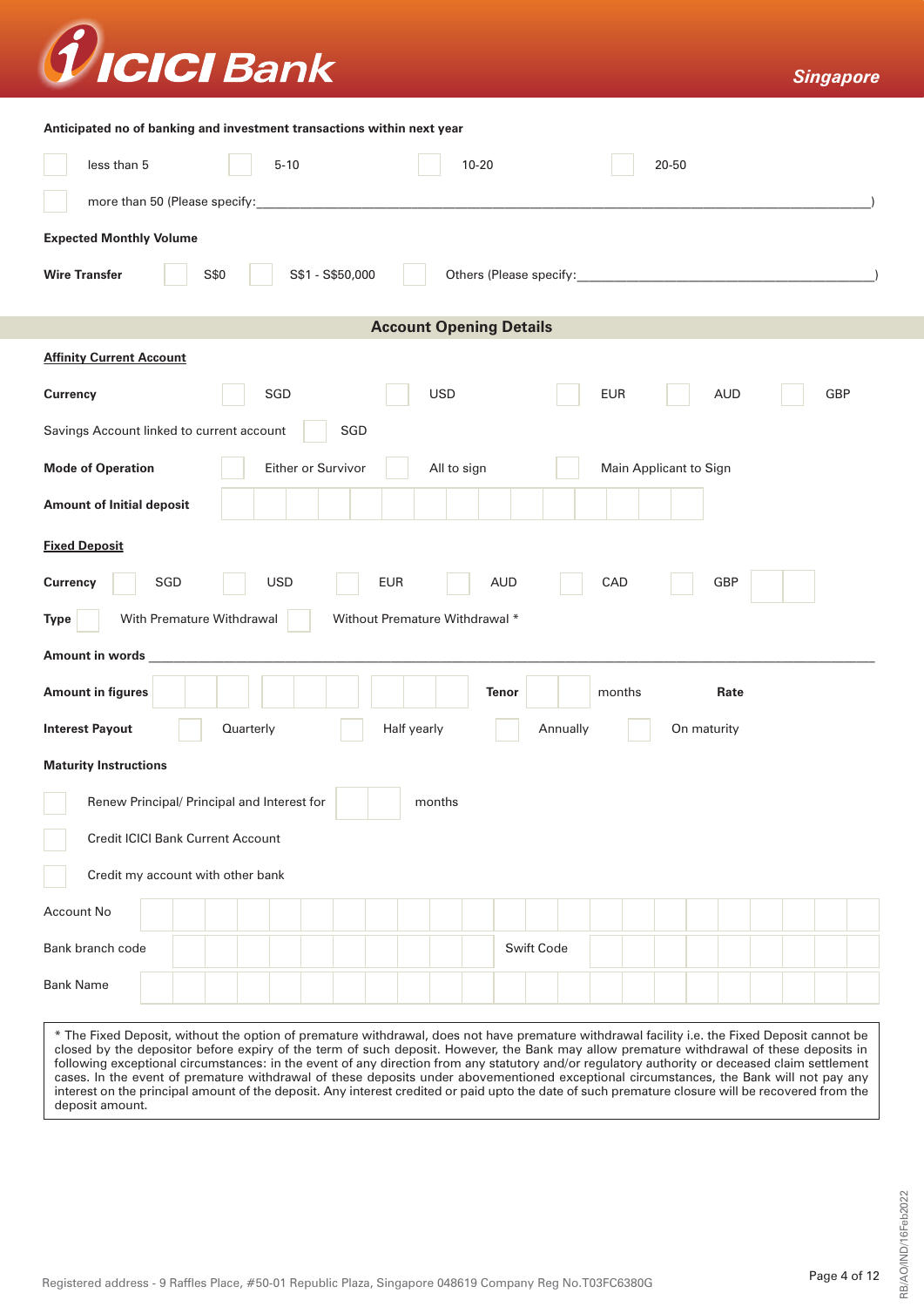

|                                         | <b>Funding Details</b> |  |
|-----------------------------------------|------------------------|--|
| NETS Amount with currency               |                        |  |
| Wire Transfer Amount with currency/GIRO |                        |  |
| Debit ICICI Bank Current Account No.    |                        |  |
| Amount with currency                    |                        |  |

# **SECTION C: DECLARATION**

# **Individual FATCA/CRS Self-Certification Form**

|                                         | Part I- Identification of Individual Account Holder / Joint Account Holder<br>Please fill in for each of the following in BLOCK LETTERS (Applicable for all customers):<br>*Compulsory Fields |  |  |  |  |  |  |  |  |
|-----------------------------------------|-----------------------------------------------------------------------------------------------------------------------------------------------------------------------------------------------|--|--|--|--|--|--|--|--|
|                                         | <b>Identification of Individual Account Holder / Joint Account Holder</b>                                                                                                                     |  |  |  |  |  |  |  |  |
| a)                                      | <b>Citizenship</b>                                                                                                                                                                            |  |  |  |  |  |  |  |  |
|                                         | *Country                                                                                                                                                                                      |  |  |  |  |  |  |  |  |
| b)<br><b>Residence for Tax Purposes</b> |                                                                                                                                                                                               |  |  |  |  |  |  |  |  |
|                                         | *Country                                                                                                                                                                                      |  |  |  |  |  |  |  |  |
|                                         | *Tax Identification Number                                                                                                                                                                    |  |  |  |  |  |  |  |  |

# **Part II- Country/Jurisdiction of Residence for Tax Purposes and related Taxpayer Identification Number or equivalent number ("TIN"):**

Please complete the following table indicating (i) where the Account Holder is tax resident and (ii) the Account Holder's TIN for each country/Reportable Jurisdiction indicated. Countries/Jurisdictions adopting the wider approach may require that the self-certification include a tax identifying number for each jurisdiction of residence (rather than for each Reportable Jurisdiction).

If the Account Holder is not tax resident in any country/jurisdiction (e.g., because it is fiscally transparent), please indicate that on line 1 and provide its place of effective management or jurisdiction in which its principal office is located.

*If the Account Holder is tax resident in more than three countries/jurisdictions, please use a separate sheet.*

### If a TIN is unavailable please provide the appropriate reason **A, B or C where indicated below:**

- **Reason A** The country/jurisdiction where the Account Holder is resident does not issue TINs to its residents
- **Reason B -** The Account Holder is otherwise unable to obtain a TIN or equivalent number (Please explain why you are unable to obtain a TIN in the below table if you have selected this reason)
- **Reason C -** No TIN is required. (Note. Only select this reason if the domestic law of the relevant jurisdiction does not require the collection of the TIN issued by such jurisdiction)

|    | Country/Jurisdiction of Tax Residence | TIN | If no TIN available, enter Reason A, B or C |
|----|---------------------------------------|-----|---------------------------------------------|
|    |                                       |     |                                             |
|    |                                       |     |                                             |
| 3' |                                       |     |                                             |

Note: If you have indicated above tax residence in the United States, please also provide a completed and signed Form W-9

#### Please explain in the following boxes why you are unable to obtain a TIN if you selected Reason B above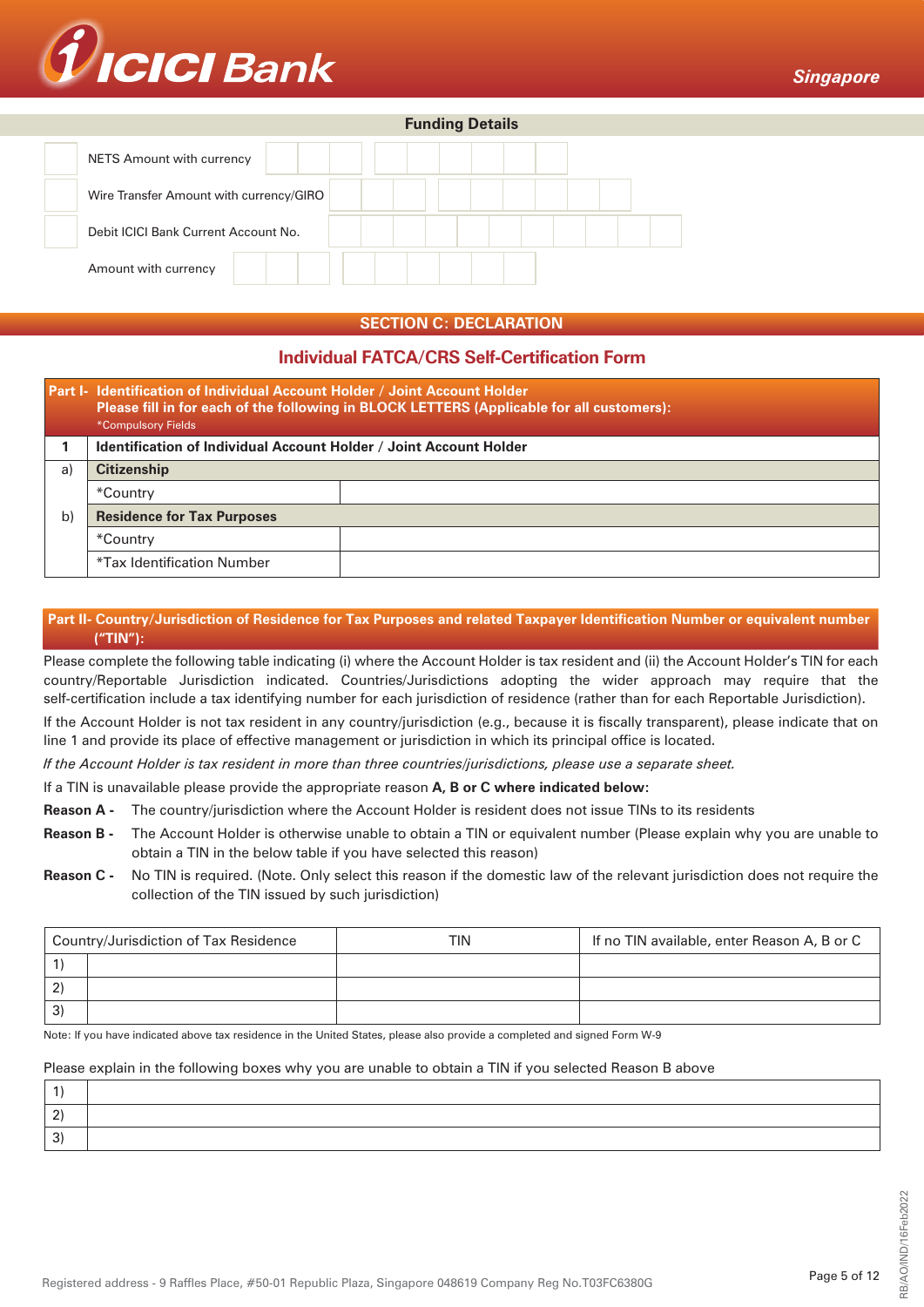

| <b>Part III- FATCA Certification</b> |  |  |  |
|--------------------------------------|--|--|--|
|                                      |  |  |  |

|                                                                                        | $\sim$ and the transport of the control of $\sim$                                    |  |  |  |  |  |  |  |
|----------------------------------------------------------------------------------------|--------------------------------------------------------------------------------------|--|--|--|--|--|--|--|
|                                                                                        | 1 Please tick [√]only one box                                                        |  |  |  |  |  |  |  |
|                                                                                        | Either                                                                               |  |  |  |  |  |  |  |
| I Confirm that I am a "US Person"                                                      |                                                                                      |  |  |  |  |  |  |  |
|                                                                                        | If you are a US person, please provide your US Taxpayer Identification number (TIN): |  |  |  |  |  |  |  |
|                                                                                        |                                                                                      |  |  |  |  |  |  |  |
| You will also need to complete the W-9 Form and provide necessary supporting documents |                                                                                      |  |  |  |  |  |  |  |
|                                                                                        | OR.                                                                                  |  |  |  |  |  |  |  |
|                                                                                        | I Confirm that I am a not "US Person"                                                |  |  |  |  |  |  |  |
|                                                                                        | If you were born in the U.S, please provided the following documents:                |  |  |  |  |  |  |  |
|                                                                                        | i) Certificate of loss of nationality of the US<br>ii) Form I-407                    |  |  |  |  |  |  |  |
|                                                                                        |                                                                                      |  |  |  |  |  |  |  |
|                                                                                        | Note: Definition of 'US PERSON'                                                      |  |  |  |  |  |  |  |

 1. A citizen or permanent resident of the United States (e.g US Green Card holder or someone who meets the requirements to be considered a resident under the 'substantial presence test') or

2. Any other person that is not a foreign person (as defined under US federal tax law)

### **Part IV- Customer Declaration (Applicable for all customers)**

- i) I understand that the information supplied by me is covered by the full provisions of the terms and conditions governing the Account Holder's relationship with ICICI Bank Limited, Singapore Branch setting out how ICICI Bank Limited, Singapore Branch may use and share the information supplied by me.
- ii) I acknowledge that the information contained in this form and information regarding the Account Holder and any Reportable Account(s) may be provided to the tax authorities of the country/jurisdiction in which this account(s) is/are maintained and exchanged with tax authorities of another country/jurisdiction or countries/jurisdictions in which the Account Holder may be tax resident pursuant to intergovernmental agreements to exchange financial account information.
- iii) I understand that the Bank is relying on this information for the purpose of determining my status in compliance with FATCA/CRS. The Bank is not able to offer any tax advice on FATCA/CRS or its impact. I shall seek advice from professional tax advisor for any tax questions.
- iv) I agree to submit a new form within 30 days if any information or certification on this form becomes incorrect.
- v) I agree that as may be required by domestic regulators/tax authorities the Bank may also be required to inform reportable details to IRAS or close or suspend my account.
- vi) I certify that I provide the information on this form and to the best of my knowledge and belief the certification is true, correct, and complete including the taxpayer identification
- vii) I certify that I am the Account Holder (or am authorised to sign for the Account Holder) of all the account(s) to which this form relates

#### **Part V- Customer Declaration and Signature**

#### **I declare that all statements made in this declaration are, to the best of my knowledge and belief, correct and complete.**

I undertake to advise ICICI Bank Limited, Singapore Branch promptly of any change in circumstances which affects the tax residency status of the individual identified in Part 1 of this form or causes the information contained herein to become incorrect or incomplete, and to provide ICICI Bank Limited, Singapore Branch with a suitably updated self-certification and Declaration within 30 days of such change in circumstances.

I hereby certify that I confirm and agree that the undertakings, confirmations, affirmations and information provided by me above namely FATCA / CRS Self Certification form and my signature hereunder signifies my consent and agreement to be bound by all of the aforementioned declarations, undertakings, confirmations, affirmations and information.

#### **Appendix to FATCA/ CRS SELF CERTIFCATION – Summary Descriptions of Select Defined Terms**

**Note:** These are selected summaries of defined terms provided to assist you with the completion of this form. Further details can be found within the OECD Common Reporting Standard for Automatic Exchange of Financial Account Information (the CRS"), the associated Commentary to the CRS, and domestic guidance. This can be found at the OECD automatic exchange of information portal. (http://www.oecd.org/tax/transparency/automaticexchangeofinformation.htm)

If you have any questions then please contact your tax adviser or domestic tax authority.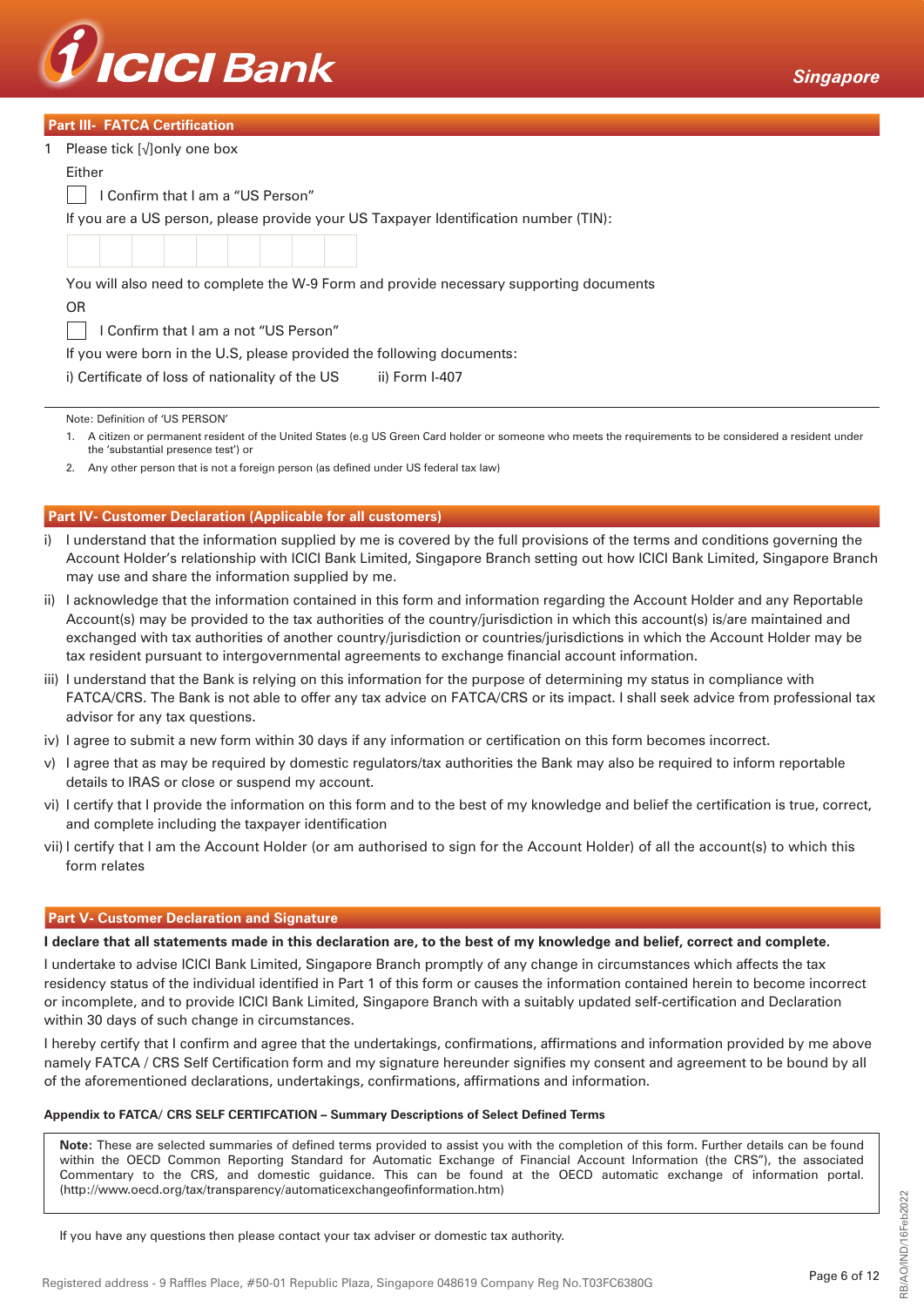

**"Account Holder"** The term "Account Holder" means the person listed or identified as the holder of a Financial Account. A person, other than a Financial Institution, holding a Financial Account for the benefit of another person as an agent, a custodian, a nominee, a signatory, an investment advisor, an intermediary, or as a legal guardian, is not treated as the Account Holder. In these circumstances that other person is the Account Holder. For example in the case of a parent/child relationship where the parent is acting as a legal guardian, the child is regarded as the Account Holder. With respect to a jointly held account, each joint holder is treated as an Account Holder.

**"Controlling Person"** This is a natural person who exercises control over an entity. Where an entity Account Holder is treated as a Passive Non-Financial Entity ("NFE") then a Financial Institution must determine whether such Controlling Persons are Reportable Persons. This definition corresponds to the term "beneficial owner" as described in Recommendation 10 and the Interpretative Note on Recommendation 10 of the Financial Action Task Force Recommendations (as adopted in February 2012). If the account is maintained for an entity of which the individual is a Controlling Person, then the "Controlling Person tax residency self-certification" form should be completed instead of this form.

**"Entity"** The term "Entity" means a legal person or a legal arrangement, such as a corporation, organisation, partnership, trust or foundation.

**"Financial Account"** A Financial Account is an account maintained by a Financial Institution and includes: Depository Accounts; Custodial Accounts; Equity and debt interest in certain Investment Entities; Cash Value Insurance Contracts; and Annuity Contracts.

**"Participating Jurisdiction"** A Participating Jurisdiction means a jurisdiction with which an agreement is in place pursuant to which it will provide the information required on the automatic exchange of financial account information set out in the Common Reporting Standard and that is identified in a published list.

**"Reportable Account"** The term "Reportable Account" means an account held by one or more Reportable Persons or by a Passive NFE with one or more Controlling Persons that is a Reportable Person

**"Reportable Jurisdiction"** A Reportable Jurisdiction is a jurisdiction with which an obligation to provide financial account information is in place and that is identified in a published list.

**"Reportable Person"** A Reportable Person is defined as an individual who is tax resident in a Reportable Jurisdiction under the tax laws of that jurisdiction. Dual resident individuals may rely on the tiebreaker rules contained in tax conventions (if applicable) to solve cases of double residence for purposes of determining their residence for tax purposes.

**"TIN"** (including "functional equivalent") The term "TIN" means Taxpayer Identification Number or a functional equivalent in the absence of a TIN. A TIN is a unique combination of letters or numbers assigned by a jurisdiction to an individual or an Entity and used to identify the individual or Entity for the purposes of administering the tax laws of such jurisdiction. Further details of acceptable TINs can be found at the OECD automatic exchange of information portal. (http://www.oecd.org/tax/transparency/automaticexchangeofinformation.htm)

Some jurisdictions do not issue a TIN. However, these jurisdictions often utilise some other high integrity number with an equivalent level of identification (a "functional equivalent"). Examples of that type of number include, for individuals, a social security/insurance number, citizen/personal identification/service code/number, and resident registration number.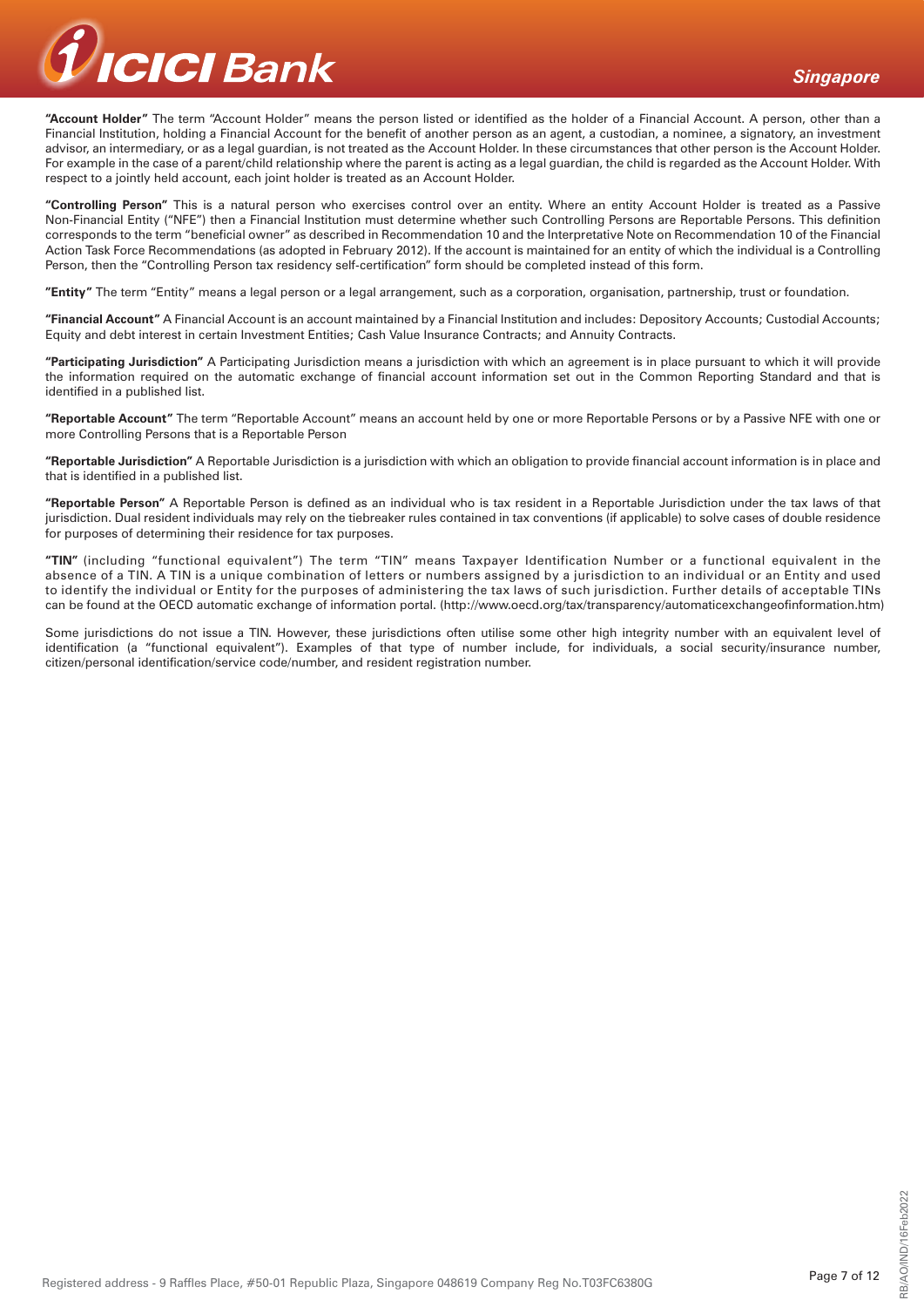

### **Indemnity Relating to Instructions Given by Fax, Telephone and other Forms of Electronic Communications**

Notwithstanding anything to the contrary contained in any other document/agreement. I, the undersigned (as duly authorised signatories), hereby request, agree, consent and authorise ICICI BANK LIMITED, Singapore Branch (the "Bank" or "you" or "your"), to act and rely on any instructions or communications for any purpose (including but not limited to the instructions/communications pertaining to the operation of all my accounts or to any other services/ facilities that may be provided by you to me from time to time) whether they be or purport to be given by telephone, facsimile, untested telexes and faxes, telegraph, cable or any other form of electronic communication by me (including such instructions/ communications as may be or purported to be given by those authorised to operate my account(s) with the Bank) ("Instructions").

I understand and acknowledge that there are risks involved in sending the Instructions to you via telephone, facsimile, untested telexes, telegraph, cable or any other form of electronic communication and hereby agree that all risks shall be fully borne by me and I assume full responsibility for the same, and the Bank will not be liable for any losses or damages or costs or expenses arising upon your acting, or your failure to act, wholly or in part in accordance with such Instructions.

In consideration of you agreeing, subject to the terms and conditions hereunder, to act upon the Instructions as aforesaid, I hereby irrevocably agree and undertake:

- a. that you shall be entitled to act or refuse to act as you see fit, without incurring any liability whatsoever to me or to any other person, upon any Instructions for any purpose which may from time to time be or be purported to be given by telephone, facsimile, untested telexes, telegraph, cable or any other form of electronic communication by us (including such Instructions as may be or be purported to be given by those authorised to operate my account(s) with the Bank), even if such Instructions or communications are not followed up by written confirmation to you;
- b. that you are not required to verify the identity of the person giving Instructions or make any independent investigation of the authority given to such person, or to verify the genuineness of any signature(s) which in your opinion appears to be that of any person authorised by me to operate my account(s) with you;
- c. not to make any claim against you by reason of or on account of you having so acted or you having acted wrongly or mistakenly or of your failure to act wholly or in part in accordance with the Instructions;
- d. that you shall be entitled (but not obliged) to keep records of my Instructions given or made by telephone, facsimile, untested telexes faxes, telegraph, cable or any other form of electronic communication in such form, physical or electronic, as you may deem fit, and your records shall be conclusive and binding on me. You shall be entitled to dispose of or destroy any such records at any time as determined by you in accordance with your standard procedures and policies;
- e. that you shall be entitled to require any Instruction in any form to be authenticated by use of any password, identification code or test as may be specified by you from time to time and I shall ensure the secrecy and security of such password, code or test and I shall be solely responsible for any improper use of the same;
- f. that, notwithstanding the above, you may, under circumstances determined by you in your discretion, require from me confirmation of any Instructions in such form as you may specify before acting on the same; and
- g. I shall indemnify you and keep you indemnified from and against all claims, either by me or any other, actions, demands, liabilities, costs, charges, damages, losses, expenses and consequences of whatever nature (including legal fees on a full indemnity basis) which may be brought or preferred against you or that you may suffer, incur or sustain by reason of or on account of your having so acted whether wrongly or mistakenly or not, or of you failing to act wholly or in part in accordance with the Instructions and terms of this letter.
- h. that this letter shall be governed and construed in accordance with the laws of Singapore and I hereby irrevocably submit to the non-exclusive jurisdiction of the courts of Singapore in the event of any dispute hereunder.

### **Declaration for Non evasion of tax and pertaining to Sanctions**

By signing this application form, I, in addition to accepting the Terms and Conditions (as defined above), hereby further affirm, agree, confirm and undertake that I have read, understood and agree to abide and be bound by the Terms and Conditions (including but not limited to Clauses 41 (OFAC and other sanctions) and Clause 42 (Non-evasion of tax)) of ICICI Bank, as made available on ICICI Bank's website (www.icicibank.com.sg) and as amended and updated from time to time.

### **Declaration relating to Tax Compliance:**

- 1. I confirm that:
- i. I are aware of Singapore's commitment to safeguard its financial system from being used to harbour or launder tax evasion monies or proceeds from serious tax offences
- ii. I have not committed or been convicted of any serious tax crimes.
- iii. I agree to hold harmless, release and agree to indemnify ICICI Bank in the event of non-compliance with or breach of the aforementioned confirmations.
- iv. I understand and agree that I remain fully responsible for my own tax affairs and ensure that both I and my accounts maintained with ICICI Bank are in compliance with the tax laws of the relevant jurisdiction within which I reside, are domiciled in or are tax residents of;
- v. I acknowledge and agree that I remain fully responsible for taking independent advice from a tax expert in the jurisdiction of my tax residence or any other similarly qualified adviser or person, and acknowledge that ICICI Bank shall neither be responsible for nor provide any tax advice to me in this regard.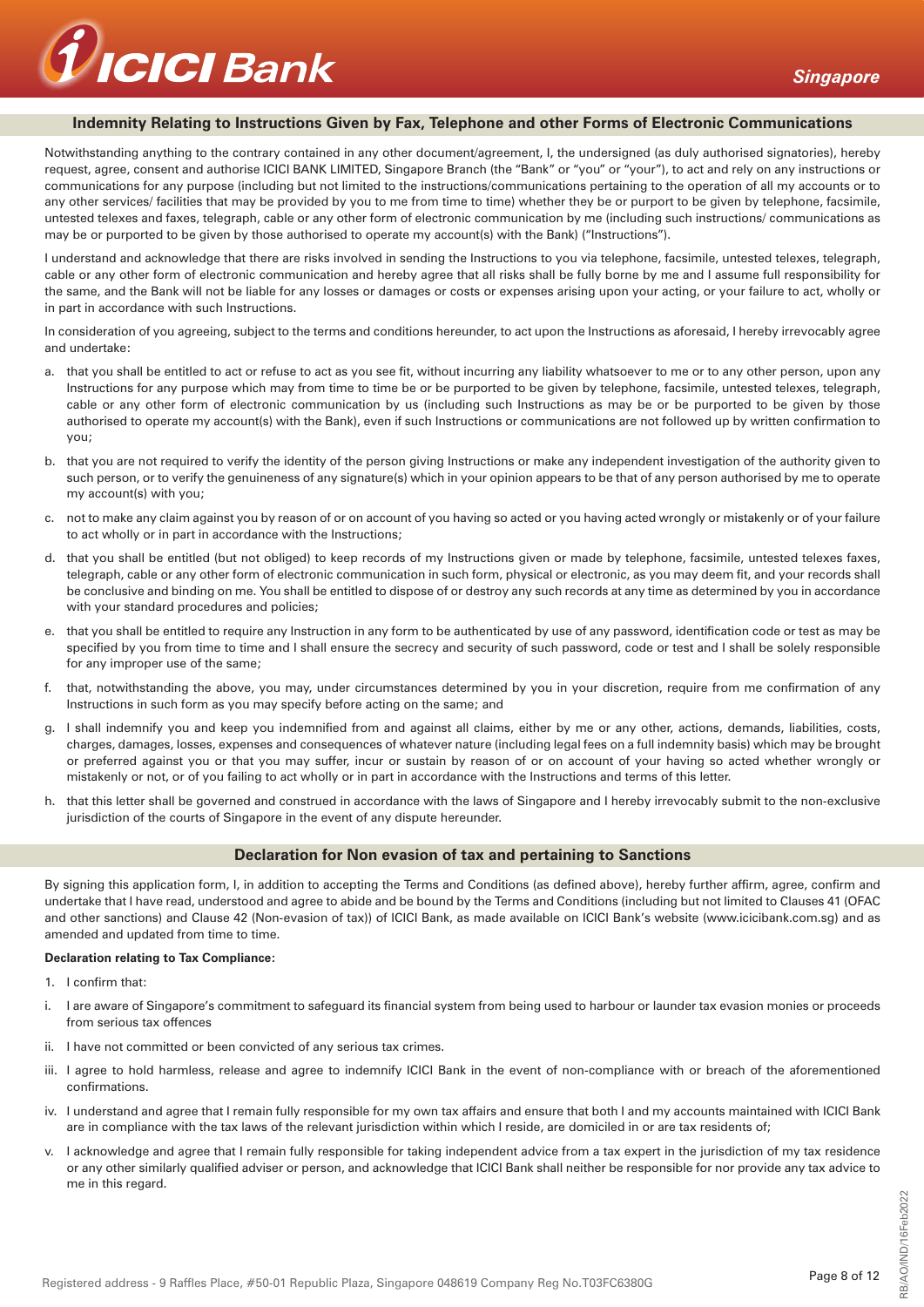

# **SECTION D: CONSENT & AUTHORIZATION**

### **Personal Data Notice & Consent**

I ("Customer") hereby authorise, agree, consent and allow ICICI BANK LIMITED, Singapore Branch (the "Bank"), and ICICI Bank Limited, India and/or any of its affiliates, branches or subsidiaries (collectively referred to as "ICICI Entities"), and their employees, agents, and third party service providers to collect, use, disclose, process and/or market my personal data in relation my use or availing of or access to any of the accounts of the Bank ("Accounts") and related services/facilities, in accordance with the provisions specified in Clause 24 (Collection, Use, Disclosure and Processing of Data) and Clause 24a (Marketing and Promotional Information and Materials)of the GTC of ICICI Bank respectively.

#### **Customer's Agreement and Declaration for Cause 10(a)**

#### **Opt in for Marketing purposes:**



If you AGREE AND CONSENT to the Bank and/ or ICICI Entities sending you marketing, advertising and promotional information, material and /or documents relating to products and/ or services (including products and/ or services of third party merchants whom the Bank and/ or ICICI Entities may collaborate or tie up with) by one or more of the stated modes of communication and processing your personal data, indicate your agreement and consent by checking the boxes above.

I have read and agreed to the above, including as to how my personal data may be collected, used, disclosed and processed. Without prejudice to the generality of the foregoing, in particular, with respect to the clause above I have fully read and understood those provisions and any [√] in the boxes that you see, were inserted by me.

## **Your Agreement and Authorization**

#### **Terms and Conditions:**

By signing below:

- 1. I, as the customer, hereby agree and confirm that I have received and read a copy of ICICI Bank Limited, Singapore Branch's (the "Bank") General Terms and Conditions Governing Account(s) and Facilities in relation to the account(s), services and/or facilities availed by me from the Bank "GTC"). which have been made available to me and/or are available on the ICICI Bank's website (www.icicibank.com.sg). I further confirm that I have read and understood, and agree to abide and be bound by the Internet Banking Terms and Conditions (including but not limited to Clauses 15, 16, 17 and 29) of ICICI Bank ("Internet Banking Terms") and also confirm that I have read and fully understood the information made available under the Frequently Asked Questions ("FAQs") section of ICICI Bank (as the GTC, Internet Banking Terms and FAQs, [collectively, the "Terms and Conditions"] are made available on ICICI Bank's website and as such Terms and Conditions may be amended and updated from time to time). I further confirm that I have read and understood, and agree to abide and be bound by the Cashiers Orders / Bankers Cheques Terms and Conditions of ICICI Bank, as made available on ICICI Bank's website (www.icicibank.com.sg) and as amended and updated from time to time.
- 2. I hereby declare and confirm that I are the beneficial owner of the Account(s) mentioned hereinabove and of all the funds deposited or will be deposited in the said Accounts.
- 3. I understand that the approval of this application is at ICICI Bank's sole discretion and without providing any reasons to me. In such a case, no contractual relationship would exist between me.
- 4. I agree to provide to ICICI Bank in writing any changes in my personal details or circumstances from time to time.
- 5. I authorise ICICI Bank to verify any of the information that I have given to ICICI Bank or my credit standing from anyone as ICICI Bank may consider appropriate (such as an authority or credit reference agency). ICICI Bank may use other methods (including credit scoring by electronic or other means) to assess this application and to verify my identity. Credit searches and other information which is provided to ICICI Bank and/or the credit reference agencies, about me and those with whom me are linked financially may be used by ICICI Bank and other organizations if credit decisions are made about me, or other members of my household. This information may also be used for identification purposes, debt tracing and the prevention of money laundering and countering the financing of terrorism as well as the management of my account.
- 6. I agree that ICICI Bank may record and/or monitor my telephone conversations with ICICI Bank for security and training purposes. Any recordings made are ICICI Bank's sole property.
- 7. I agree that the interest rates on deposits and Savings Accounts may change periodically. The rate applicable on my deposit will be as prevalent on the date of account opening. I may check the rates applicable to my deposit on the website link www.icicibank.com.sg.
- 8. I hereby specifically agree and confirm that the Bank shall be entitled to disclose or procure all information, including but not limited to the personal data pertaining to me as provided in the Terms and Conditions. I hereby specifically acknowledge and accept that the clause 24 applies to all information of the Customer.

#### **Notice of Singapore Deposit Insurance**

**Deposit Insurance Scheme:**Singapore dollar deposits of non-bank depositors are insured by the Singapore Deposit Insurance Corporation, for up to S\$75,000 in aggregate per depositor per Scheme member by law. Foreign currency deposits, dual currency investments, structured deposits and other investment products are not insured. For further information, please visit: www.sdic.org.sg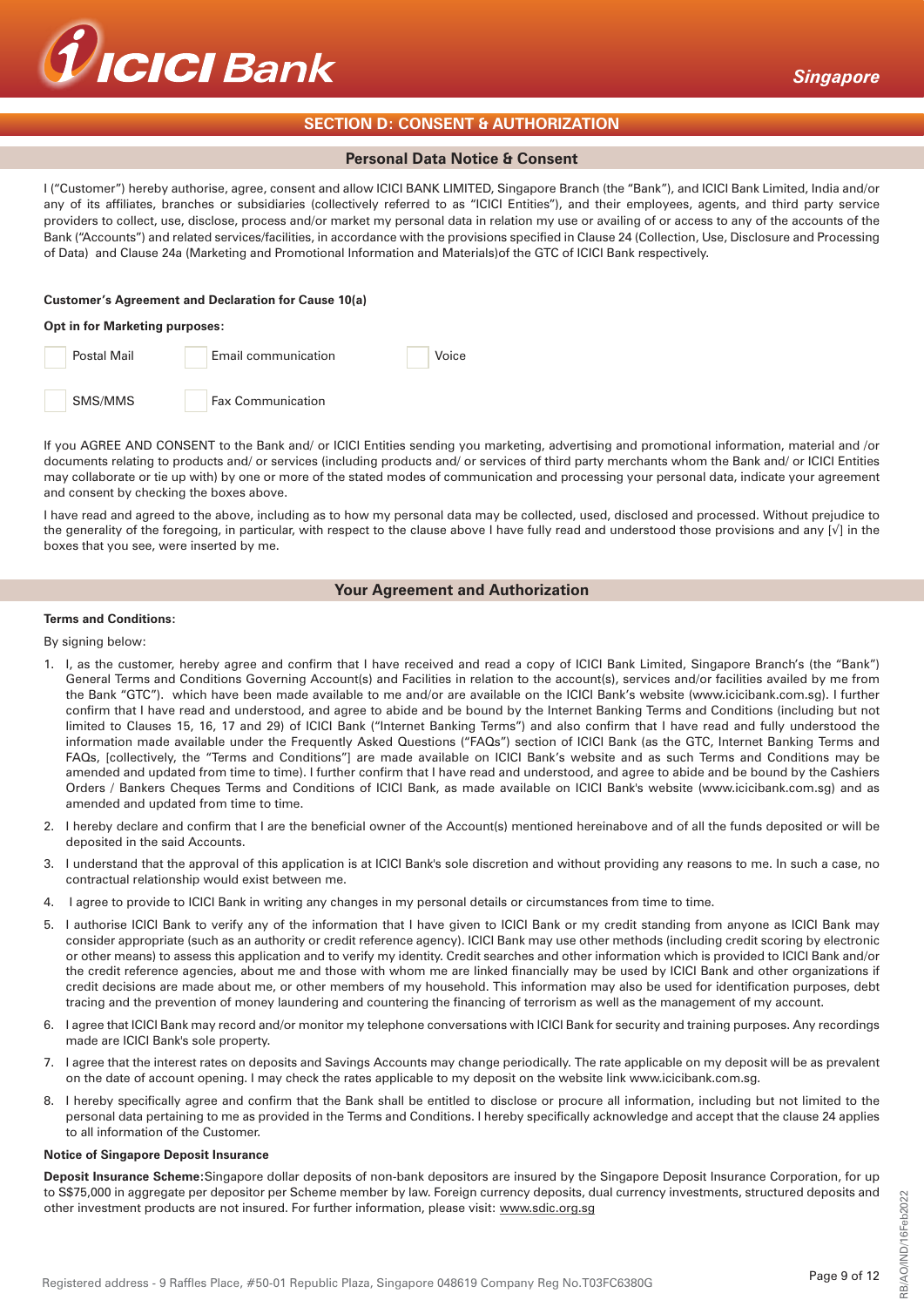

I hereby certify and confirm that I have read, understood and agree to all declarations provided above under section C: Declaration and Section D: Consent and Authorisation. And I further confirm and agree that the undertakings, confirmations, affirmations and information provided by me above namely FATCA Certification, CRS Certification, Personal Data Notice & Consent, Indemnity Relating to Instructions Given by Fax, Telephone and other Forms of Electronic Communications and Terms and Conditions (and the declarations thereunder) and my signature hereunder signifies my consent and agreement to be bound by all of the aforementioned declarations, undertakings, confirmations, affirmations and information

| Signature of Main Applicant | Signature of Joint Applicant |
|-----------------------------|------------------------------|
| Name:                       | Name:                        |
| (DD MM YYYY)<br>Date:       | (DD MM YYYY)<br>Date:        |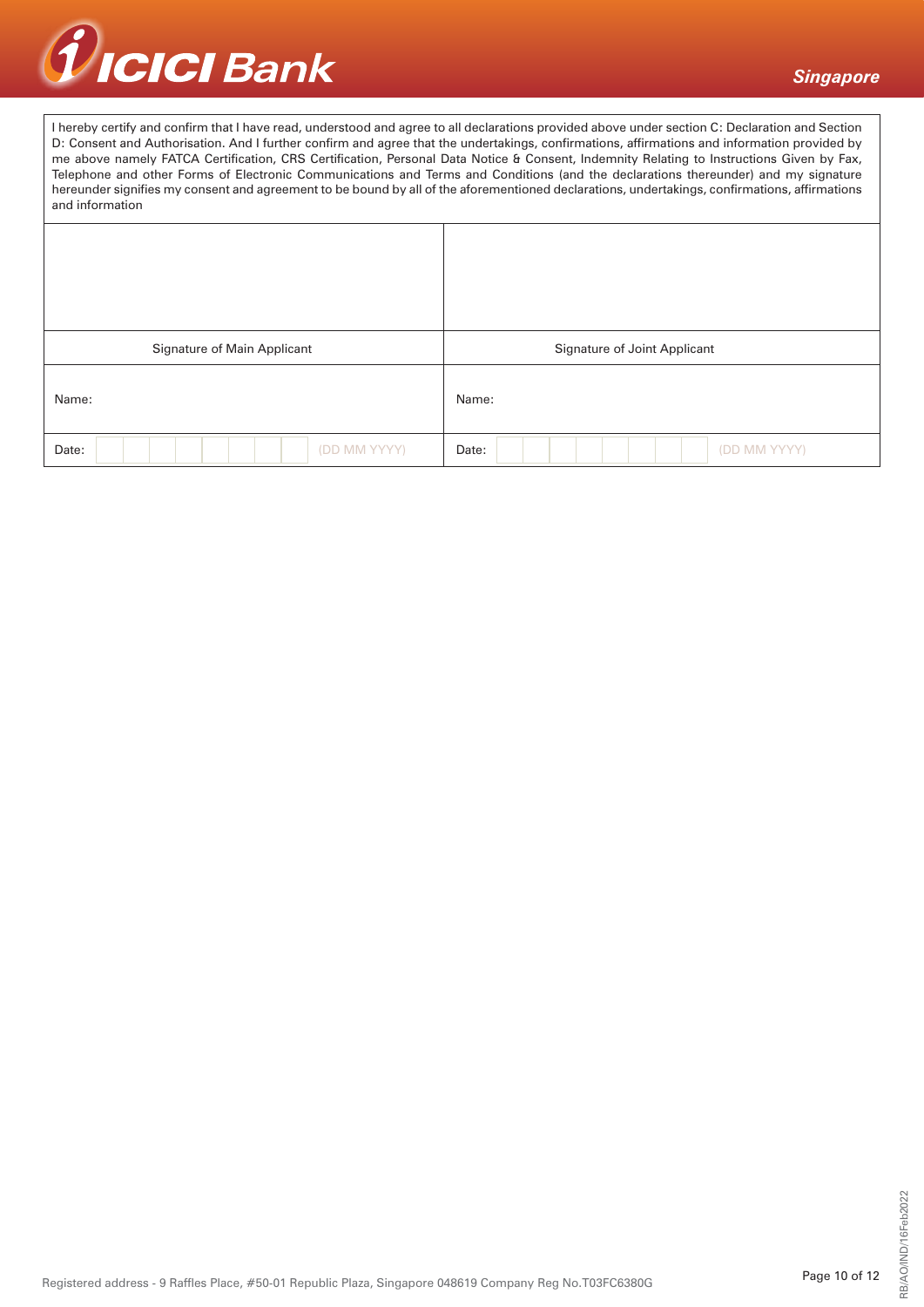

| <b>For Office Use Only</b>                                                                                       |                                   |                                                            |  |  |
|------------------------------------------------------------------------------------------------------------------|-----------------------------------|------------------------------------------------------------|--|--|
| Date of receiving Application Form:                                                                              |                                   |                                                            |  |  |
| D D M M Y Y Y Y Y                                                                                                |                                   | <u> 1989 - Johann Stoff, amerikansk politiker (* 1908)</u> |  |  |
| <b>Account Status Code:</b>                                                                                      |                                   |                                                            |  |  |
| <b>RET</b>                                                                                                       | <b>Branch Official Signature:</b> |                                                            |  |  |
|                                                                                                                  |                                   |                                                            |  |  |
|                                                                                                                  |                                   |                                                            |  |  |
|                                                                                                                  |                                   |                                                            |  |  |
|                                                                                                                  |                                   |                                                            |  |  |
| and the control of the control of the control of the control of the control of the control of the control of the |                                   |                                                            |  |  |
| ,我们也不能在这里的时候,我们也不能在这里的时候,我们也不能会在这里的时候,我们也不能会在这里的时候,我们也不能会在这里的时候,我们也不能会在这里的时候,我们也                                 |                                   |                                                            |  |  |
|                                                                                                                  |                                   |                                                            |  |  |
| <b>Branch official Signature:</b>                                                                                |                                   |                                                            |  |  |
|                                                                                                                  |                                   |                                                            |  |  |
|                                                                                                                  |                                   | <b>Branch Seal</b>                                         |  |  |
|                                                                                                                  |                                   |                                                            |  |  |
|                                                                                                                  |                                   |                                                            |  |  |

| Constitution<br>Code(CC) | <b>Customer Type (CT)</b> |                    | Please tick the type applicable                         |                                  |                                 |
|--------------------------|---------------------------|--------------------|---------------------------------------------------------|----------------------------------|---------------------------------|
|                          | Code                      | <b>Description</b> | Money not kept<br>in client account<br>or trust account | Money kept in<br>client account? | Money kept in<br>trust account? |
|                          |                           |                    |                                                         |                                  |                                 |